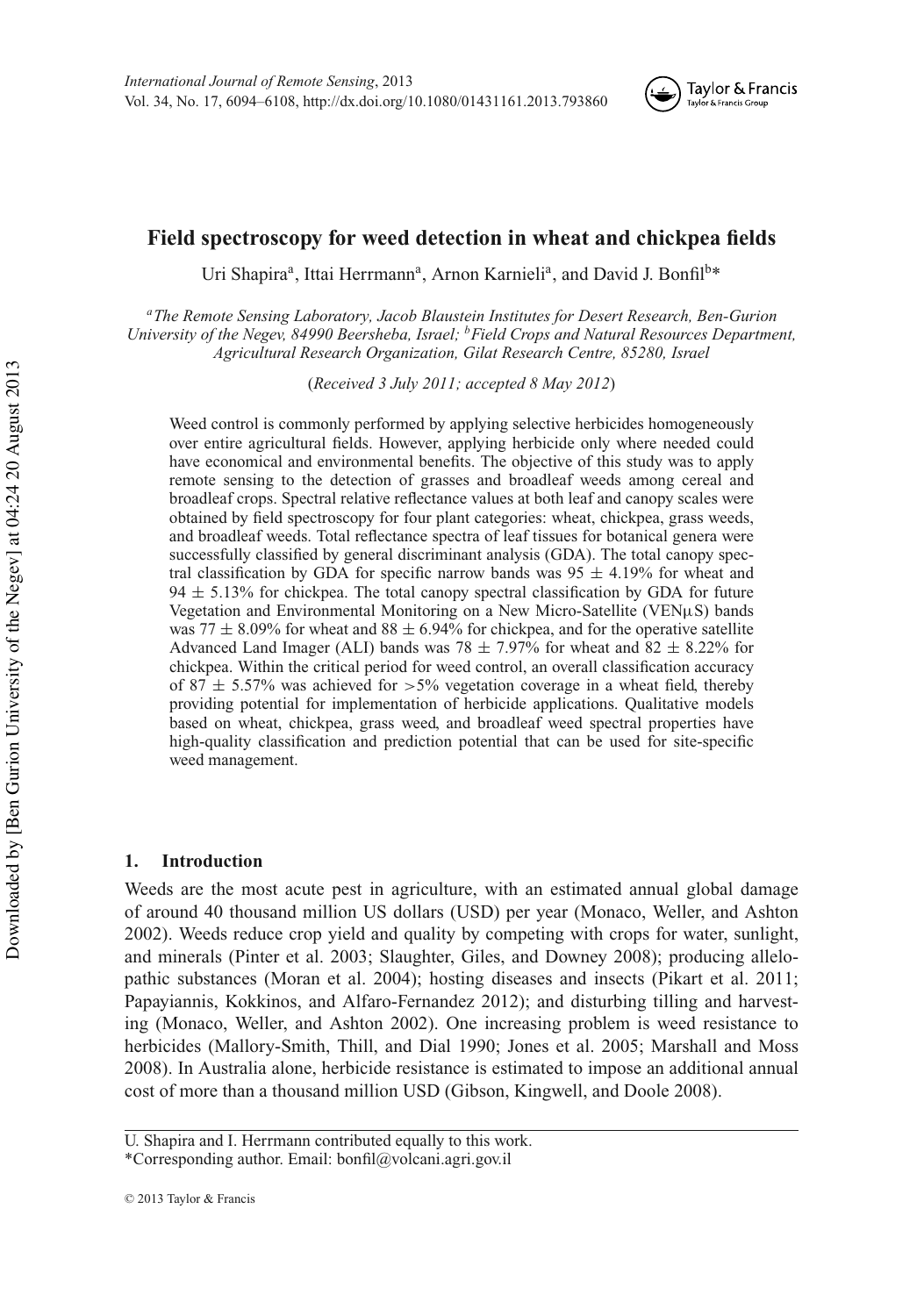More than 60% of the pesticides developed worldwide are herbicides (Monaco, Weller, and Ashton 2002). Thus, it is not surprising that herbicides are also the most common pesticide found in groundwater (Manh et al. 2001). Herbicides can be an environmental hazard to fauna as well as humans (Dhawan, Bajpayee, and Parmar 2009; Brent and Schaeffer 2011). Consequently, the amount of herbicide that can be applied per unit area unit is restricted in some countries (Biller 1998; Timmermann, Gerhards, and Kuehbauch 2003; Slaughter, Giles, and Downey 2008). Herbicide-use regulations, consumer concerns, and growing interest in organically produced foods limit the long-term acceptability of herbicide application (Slaughter, Giles, and Downey 2008).

Weed distribution in fields is non-uniform and confined to patches of varying size along field borders (Gerhards et al. 1997; Lamb and Brown 2001; Vrindts, De Baerdemaeker, and Ramon 2002; Gerhards and Christensen 2003; Moran et al. 2004; Slaughter, Giles, and Downey 2008; Weis et al. 2008). Application of herbicides on a field is often based on the previous year's weed problems and information obtained from field scouting (Manh et al. 2001; Moran et al. 2004). By significantly reducing the quantity of herbicide applied (Gerhards et al. 1997; Gerhards and Christensen 2003; Timmermann, Gerhards, and Kuehbauch 2003; Eddy et al. 2006; Slaughter, Giles, and Downey 2008; Weis et al. 2008), site-specific weed control and management could economically benefit farmers and consumers, as well as the environment, without diminishing weed control efficacy (Pinter et al. 2003; Slaughter, Giles, and Downey 2008; Weis et al. 2008). Reducing the amount of herbicide applied should reduce the probability of weeds building resistance to herbicides and increase herbicide effectiveness.

According to Lindquist et al*.* (1998), it is possible to reduce the quantity of herbicide applied by applying herbicides only where weeds are located. Site-specific weed management has reduced herbicide use by 11–90% without affecting crop yield (Brown, Steckler, and Anderson 1994; Brown and Steckler 1995; Johnson et al. 1995; Lindquist et al. 1998; Feyaerts and van Gool 2001; Gerhards and Christensen 2003). Weed distribution and competition with crops are influenced by spatial variability in topography, drainage, soil type, and microclimate. There is significant variation in weeds within and between different fields (Moran et al. 2004), emphasizing the need for site-specific weed management.

Real-time (on-the-go) nonselective weed detection and control can be implemented by means of tractor-mounted, optical sensors that trigger a spray nozzle valve to open briefly upon detection of green vegetation (Bennett and Pannell 1998; Biller 1998; Blackshaw, Molnar, and Lindwall 1998). This approach can be applied to entire fields before crop emergence or between crop rows after emergence (Moran, Inoue, and Barnes 1997; Alchanatis et al. 2005; Slaughter, Giles, and Downey 2008). Other ground-based, on-the-go sensing methods are designed to detect the shape of weed leaves against a light-toned soil background, and can thus be applied only in the early growing stages (Gerhards and Christensen 2003; Weis et al. 2008). In addition, remote sensing from air or space has been used to identify and map weeds prior to herbicide application (Gerhards et al. 1997; Weis et al. 2008). Remote-sensing techniques can provide fast and cost-effective mapping of weed populations over large areas, which otherwise would be impractical to cover by manual ground survey methods (Zwiggelaar 1998; Hamouz et al. 2008). Remote-sensing applications also allow early- and late-season, and spatial and spectral methods for site-specific weed detection and management (Zwiggelaar 1998; Moran et al. 2004; Alchanatis et al. 2005).

Few studies have dealt with ground-level spectral classification of crops and weeds over multiple growing seasons. Lopez-Granados et al. (2008) classified ground-level spectral reflectance of wheat, four grass weeds (GW), and soil, and concluded that one sampling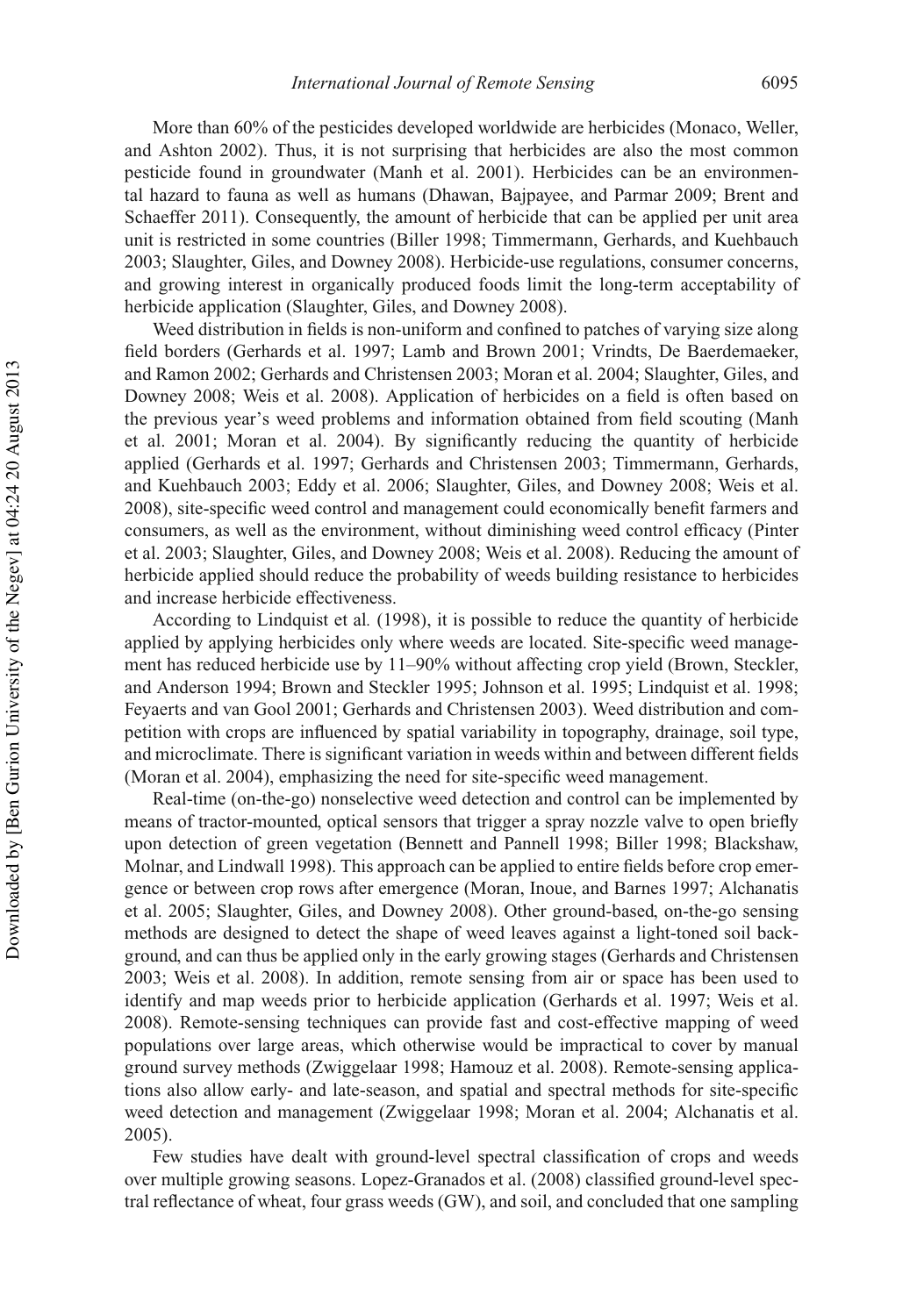date per growth season, when phenological distinction is maximal, can provide high-quality classification. However, relying upon phenology as a basis for spectral differences will likely be ineffective if the optimal time for herbicide application precedes the date of maximal phenological variability among crops and weeds. In their extensive review, Gray, Shaw, and Bruce (2009) determined that short-wave infrared (SWIR) bands are important for classifying ground-level spectral reflectance of soybean, six broadleaf weeds (BLW), and soil. Likewise, Slaughter, Giles, and Downey (2008) found many reports in the literature in which studies were conducted in ideal conditions with no spatial overlap of crops and weeds, and which resulted in classification accuracies of 65–95%. Zwiggelaar (1998) mentions in his review that the use of selected wavelengths for the discrimination between row crops and weeds has not been demonstrated to date, and imaging using a limited number of wavelengths might not be sufficient. The first step required to distinguish between crops and weeds is to obtain continuous spectra of pure plants of each species, which can be done by means of data with high spatial and spectral resolutions. Vrindts, De Baerdemaeker, and Ramon (2002) employed such data and found that relative reflectance values were needed to classify crops and weeds, and to minimize the effect of different lighting conditions on spectral data. In addition, their use of several wavebands resulted in high classification accuracy.

A dicotyledonous leaf has more air spaces within its spongy mesophyll tissue than a monocotyledonous leaf (Raven, Everet, and Eichhorn 2005) of the same thickness and age, resulting in higher reflectance in the NIR region (Gausman 1985). The red-edge region is the slope connecting the red (R) and near infrared (NIR) regions in the reflectance spectra of plants, and is an important element in spectral separation of different plant species, including weeds and crops (Vrindts, De Baerdemaeker, and Ramon 2002; Smith and Blackshaw 2003; Herrmann et al. 2011).

The Advanced Land Imager (ALI) is a multispectral sensor with nine bands, including two in the red-edge region, onboard the Earth Observing-1 (EO1) satellite that provides spatial resolution of 30 m, a swath of 37 km, and revisit frequency of 16 days (Chander, Markham, and Helder 2009). Vegetation and Environmental Monitoring on a New Micro-Satellite (VEN $\mu$ S) is a future satellite with a super-spectral sensor (12 bands in visible, red edge, and NIR regions). VEN $\mu$ S will provide excellent spatial resolution of 5.3 m, a 27.5 km swath, and revisit frequency of 2 days (Herrmann et al. 2011). These specifications of  $VEN\mu S$  are highly suitable for site-specific weed management and other precision agricultural applications.

In this research, remote sensing was used to detect annual grasses and BLW amongst broadleaf and cereal crops. Specific objectives were twofold: (1) the use of leaf spectral reflectance to distinguish between wheat, chickpea, GW, and BLW; and (2) to examine the potential of using canopy spectral reflectance from the field and band-equivalent reflectance of VENµS and ALI to predict categories of crops and weeds.

#### **2. Methodology**

#### *2.1. Study sites*

Field measurements and sampling were performed in both rainfed and irrigated wheat and chickpea experimental plots in winter 2007 and 2008 at the Gilat Research Center (31◦ 20′ N, 34◦ 40′ E) and Kibbutz Saad (31◦ 28′ N, 34◦ 33′ E) in the northwestern Negev, Israel. The climate is semi-arid with a short rainy season (November–April) that yields an average annual precipitation of 230 mm at Gilat and 385 mm at Kibbutz Saad (Har Gil, Bonfil, and Svoray 2011). Soils are Calcic Xerosols with sandy loam texture formed from alluvium and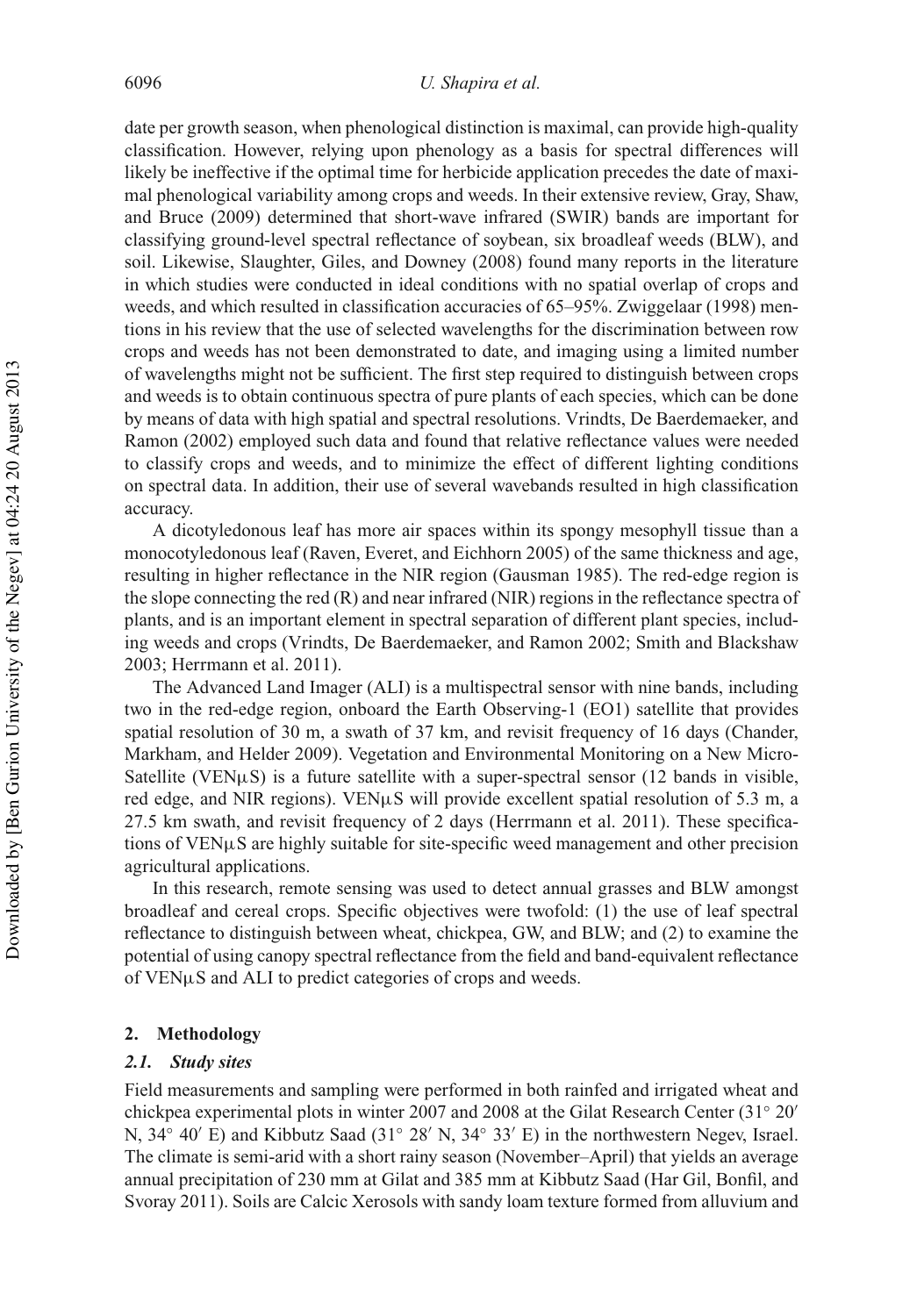loess on shallow hills of average elevation 80–150 m above sea level (Kafkafi and Bonfil 2008).

### *2.2. Field measurements and sampling design*

An Analytical Spectral Devices (ASD, Inc., Boulder, CO, USA) FieldSpec Pro FR spectrometer was used to measure the spectral reflectance from plants at leaf and canopy scales in the early growth stages. The ASD instrument operates over a range of 400–2400 nm with a spectral sampling resolution of 1.4 nm for 400–1000 nm and 2 nm for 1000–2400 nm. Spectra were resampled to 5 nm bands by means of linear interpolation. Atmospheric water absorption spectral regions (1350–1420 nm and 1800–1960 nm) were then eliminated from the resampled spectra. This range of 400–2400 nm is defined hereafter as all wavebands. Spectral measurements were taken at leaf and canopy scales. The high-intensity contact probe of the ASD radiometer was used to obtain leaf-scale spectra as required to determine the feasibility of spectral separation between crops and BLW or grasses. The total number of leaf spectral samples obtained by the contact probe was 608, with the following distribution: wheat 63, chickpea 57, GW 136, and BLW 352. All leaf spectral samples were acquired 30–40 days after emergence (DAE) of the crops.

The bare fibre adaptor of the ASD instrument was also used to collect canopy reflectance data at solar noon  $\pm 1$  h, under clear sky conditions with a bare fibre adaptor that was levelled in a nadir angle. Reference measurements of spectral reflectance were obtained periodically using a standard white reference panel (Spectralon Labsphere Inc., North Sutton, NH, USA). At a viewing angle of 25◦ , the field of view (FOV) was a circle with radius of ∼32 cm when the bare fibre optic adaptor was held 1.4 m above ground. This radius was large enough to include a few plants in the FOV while being small enough to select only one category of plants (e.g. wheat, chickpea, BLW, or GW). Since canopy spectral measurements were obtained during the early growing stages of crops and weeds, and the height of the probe was fixed, it was assumed that changes in the FOV between different measurements were negligible. Wheat or chickpea crops, GW, and BLW were separately measured as sole targets in the FOV against a soil background. Soil was also measured as a sole target.

To explore the spectral feasibility and limitations of satellites, the ground spectral data were resampled to  $VEN\mu S$  bands by averaging these spectra in the range of each of the bands (Herrmann et al. 2011) and to EO1-ALI bands by averaging with respect to the spectral response in the range of each of the bands (Mendenhall, Lencioni, and Evans 2000). At ground level, a pixel or FOV could be obtained containing one target (e.g. wheat, BLW, GW, or soil) as opposed to airborne or spaceborne sensors, where it is likely that each pixel will contain number of targets. Mixed pixels will be a combination of the spectra of the targets they contain (Biewer et al. 2009). Spectral measurements of wheat with BLW, and wheat with GW, both with soil background, were acquired to examine the effect of a mixed pixel of crop and weeds on the classification quality for wheat fields.

The spectral data from each season were randomly divided into calibration (50%) and validation (50%) data sets. Validation statistics were computed to assess the accuracy of the calibration. The number of samples changed with crop, DAE, and relative coverage of vegetation. Canopy spectral sampling sites were distributed in the crop fields based on the presence or absence of weeds. The canopy spectral samples were acquired 8–57 DAE in wheat fields and 10–79 DAE in chickpea fields.

Vegetation coverage (Deardorff 1978) was assessed at each spectral measurement. To do this, a  $50 \times 60$  cm rectangular frame (the same area as the FOV) was placed in the centre of the FOV. The rectangular frame was then divided to 20 equal size squares.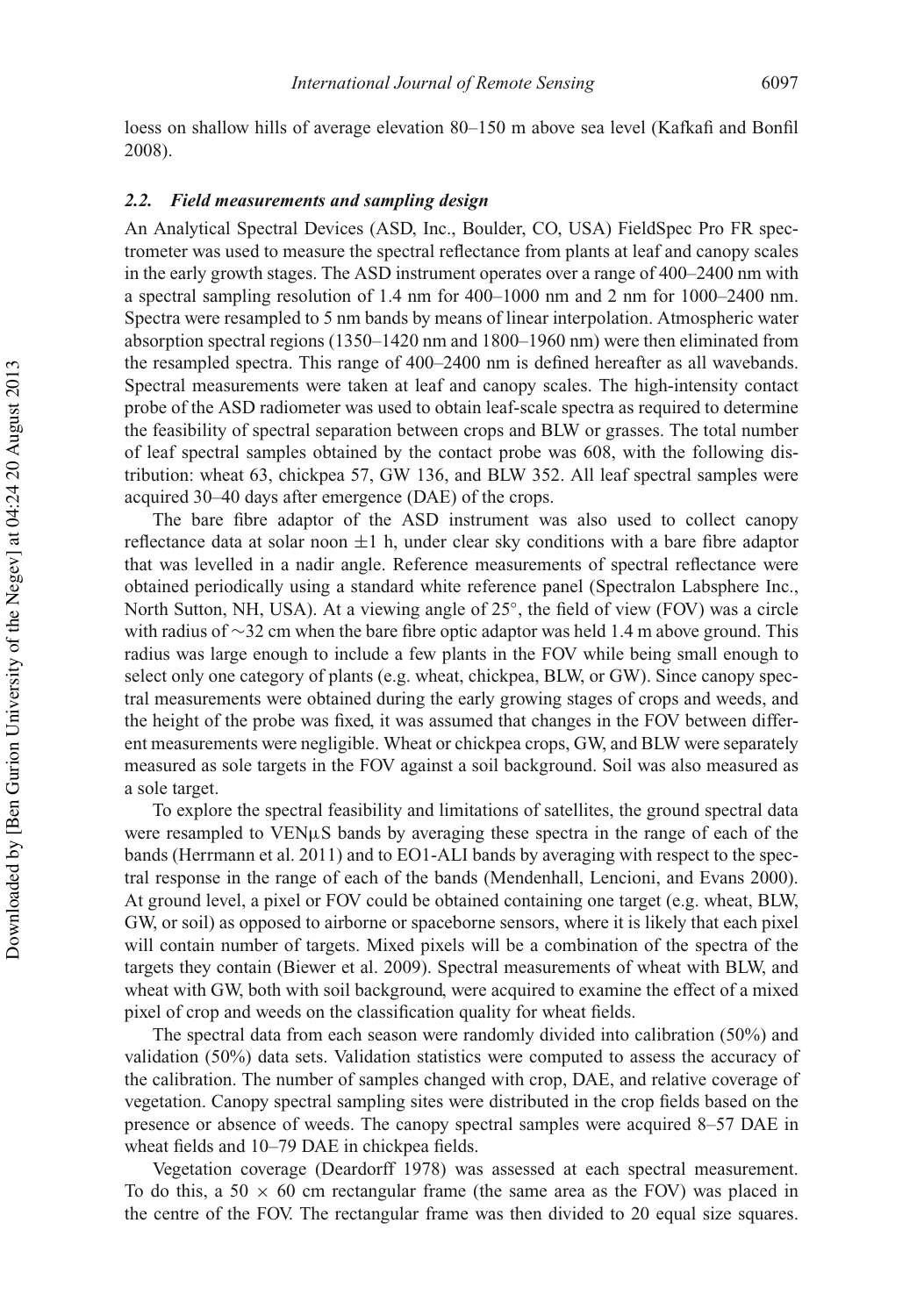Assessment was done for each of the squares and accumulated, with 5% weight per square, to include the entire area surrounded by the frame. All assessments were performed by the same person. Since herbicides are intended to be applied before closure of the crop canopy (Thorp and Tian 2004), the spectral samples were obtained in the early growth stages of crops and weeds. The classification analysis was mainly limited to plots with  $>30\%$  vegetation coverage in order to reduce the negative effect of soil background on crop canopy reflectance, while classification of data with both  $0-100\%$  and  $>5\%$  vegetation cover was applied for specific cases, as shown in the results.

#### *2.3. General discriminant analysis*

Qualitative classification analysis was applied by the general discriminant analysis (GDA) method (Wastell 1987; Baudat and Anouar 2000; Shen, Bai, and Fairhurst 2007). GDA applies the general linear model to the discriminant function analysis problem. The general linear model is a generalization of the linear regression model that tests for effects of categorical and continuous predictor variables, and accommodates experimental designs with either a single dependent variable or multiple dependent variables. Discriminant function analysis involves the prediction of a categorical dependent variable by one or more continuous or binary independent variables, and is used to determine which variables discriminate between two or more naturally occurring groups. There can be as many classification functions as there are groups. For each group it is possible to determine the location of the centroid. A case would be classified as belonging to a group in which the Mahalanobis distance to the group's centroid is the least (Mahalanobis, Bose, and Roy 1937). These classifications are determined not only by the most influential wavelengths but also by all the spectra. Therefore, to discriminate between different crops and weeds, as well as to determine the most important wavelengths for the separation, GDA forward stepwise models were created and validated by Statistica v. 9 software (StatSoft, Inc., Tulsa, OK, USA).

The quality of classification of the validation data sets was assessed by Cohen's Kappa coefficient, overall accuracy, user's accuracy, and producer's accuracy for each confusion matrix. Cohen's Kappa, as defined by Cohen (1960), is a unitless value ranging from 1 for perfect agreement to –1 for complete disagreement. Cohen's Kappa is presented in the following equation:

Kappa = 
$$
\frac{d-q}{N-q}
$$
, (1)

where *d* is the sum of ground truth pixels that were correctly classified,  $q$  is the product of total ground truth and total classification values summed and divided by the total number of samples, and *N* is the total number of samples. The 95% confidence limit (CL) was calculated for overall accuracy as shown by Foody (2008):

$$
CL = \pm t_{N,d-1} \sqrt{\frac{p(1-p)}{N-1}},
$$
\n(2)

where *p* is the overall accuracy,  $t_{N,d-1}$  is the statistical value of 95% two-tailed testing for *d* samples, *N* is the total number of samples, and *d* is the sum of ground truth pixels that were correctly classified. The CL of total accuracy allows comparison between models based on significance, and thus indicates whether there is any model that is significantly better or worse than the others (Foody 2008).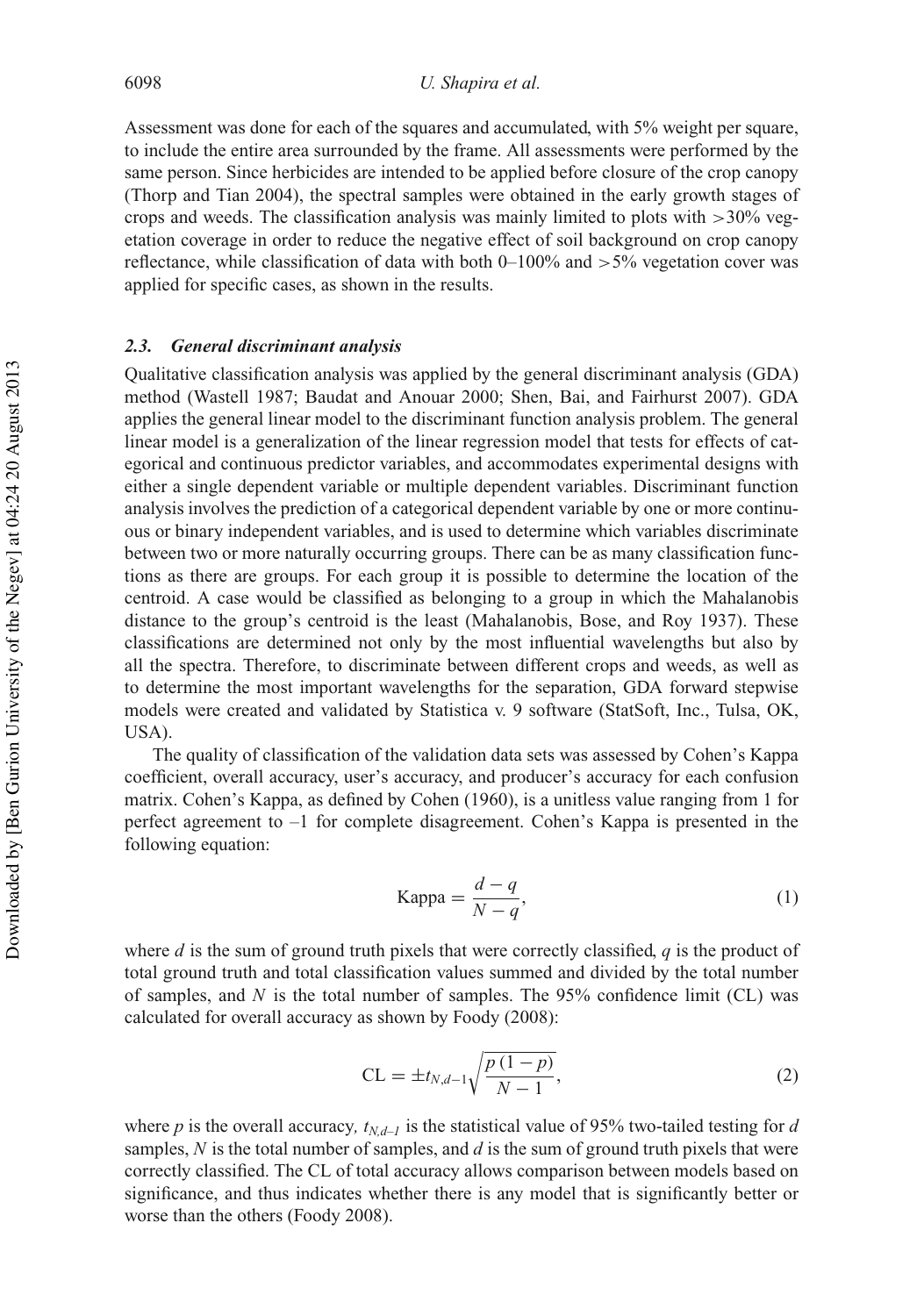### **3. Results and discussion**

Leaf spectra obtained by contact probe are pure, without any mixed-category spectra (Figure 1(*a*)). Plant species differ in levels of reflectance, but otherwise have similar spectral features. Differences in spectral reflectance can be observed in the NIR region (700–1200 nm) and may be attributed to variation in internal leaf structure between cereals (GW and wheat) and broadleaf plants (BLW and chickpea). Conversely, plant canopy spectra obtained by bare fibre probe (Figure  $1(b)$ ) are influenced by  $>60\%$  vegetation cover with soil as background. The various plant categories differ in regard to level of reflectance and possess similar spectral features between 700 and 2400 nm. Besides soil background, canopy spectra are influenced by canopy structure and thickness, as well as by other external parameters (e.g. plant age, sun angle, and wind). These parameters can influence reflectance values in the visible (400–700 nm), NIR, and SWIR (1200–2400 nm) regions. These differences in the level of reflectance and features for both leaf and canopy scales form the basis for the use of GDA to classify categories.

Very high overall accuracy for classification was obtained from the GDA model of pure leaf spectra by general category (wheat, chickpea, BLW, and GW, Table 1), thus indicating that GDA is capable of detecting features that consistently appear in pure leaf spectra of general vegetation categories. The overall accuracy was excellent for classification by plant species (Table 2), where 20 samples of unknown genera that could not be related to any of the 13 weed species were excluded from the data set. These results indicate that classification by genera would be as efficient as that by category. Using hyperspectral data, Smith and Blackshaw (2003) obtained perfect results when classifying leaves but the quality of classification was less when species of crops and weeds were classified. Gibson et al. (2004) applied multispectral (i.e. yellow, red, and infrared wide bands) aerial imagery to identify the presence of GW and BLW in soybean, but were unable to discriminate between weed species. Therefore, this simple classification scheme is deemed suitable for discriminating among these general plant categories.

General DA model results for samples with over 30% vegetation coverage are shown for wheat in Table 3 and chickpea in Table 4. In both cases the user's and producer's accuracy for each of the classes is  $>91\%$  and  $>87\%$ , respectively. The overall accuracies are 95% and 94% for wheat and chickpea, respectively, with 95% CI that reduces total accuracy to not less than 90% and 88%, respectively. In both cases, the BLW class has perfect user's accuracy and GW perfect user's accuracy. The producer's accuracy of wheat is greater than for chickpea, which might be related to the biomass density of the crop (Thorp and Tian 2004), since the FOV of the fibre optic adaptor can cover five or six rows of wheat compared with only one row of chickpea. In both cases the soil is classified with high success. GDA-based classification results for wheat are based on 11 narrow bands: sorted in order of importance, these are 675, 715, 705, 745, 690, 875, 850, 1090, 750, 760, and 1070 nm. For chickpea, eight narrow bands are important: 675, 725, 705, 730, 690, 715, 685, and 680 nm. Included in each series are several highly ranked red-edge bands (e.g. 675, 715, and 705 nm for wheat, and 675, 725, and 705 nm for chickpea). Therefore, optical sensors with four or more red-edge bands might be required for implementing the proposed GDA classification scheme. Another interesting result is that out of the five most important bands, red-edge bands occupy the first, third, and fifth places in both models' narrow-band lists. These findings indicate that the NIR and red-edge regions contain information that is important for detection of categories and species of vegetation, which is in agreement with previous studies (Vrindts, De Baerdemaeker, and Ramon 2002; Jurado-Exposito et al. 2003; Smith and Blackshaw 2003). Thenkabail et al. (2004) presented a list of 22 narrow wavebands in the range 350–2500 nm ideal for discriminating natural and agricultural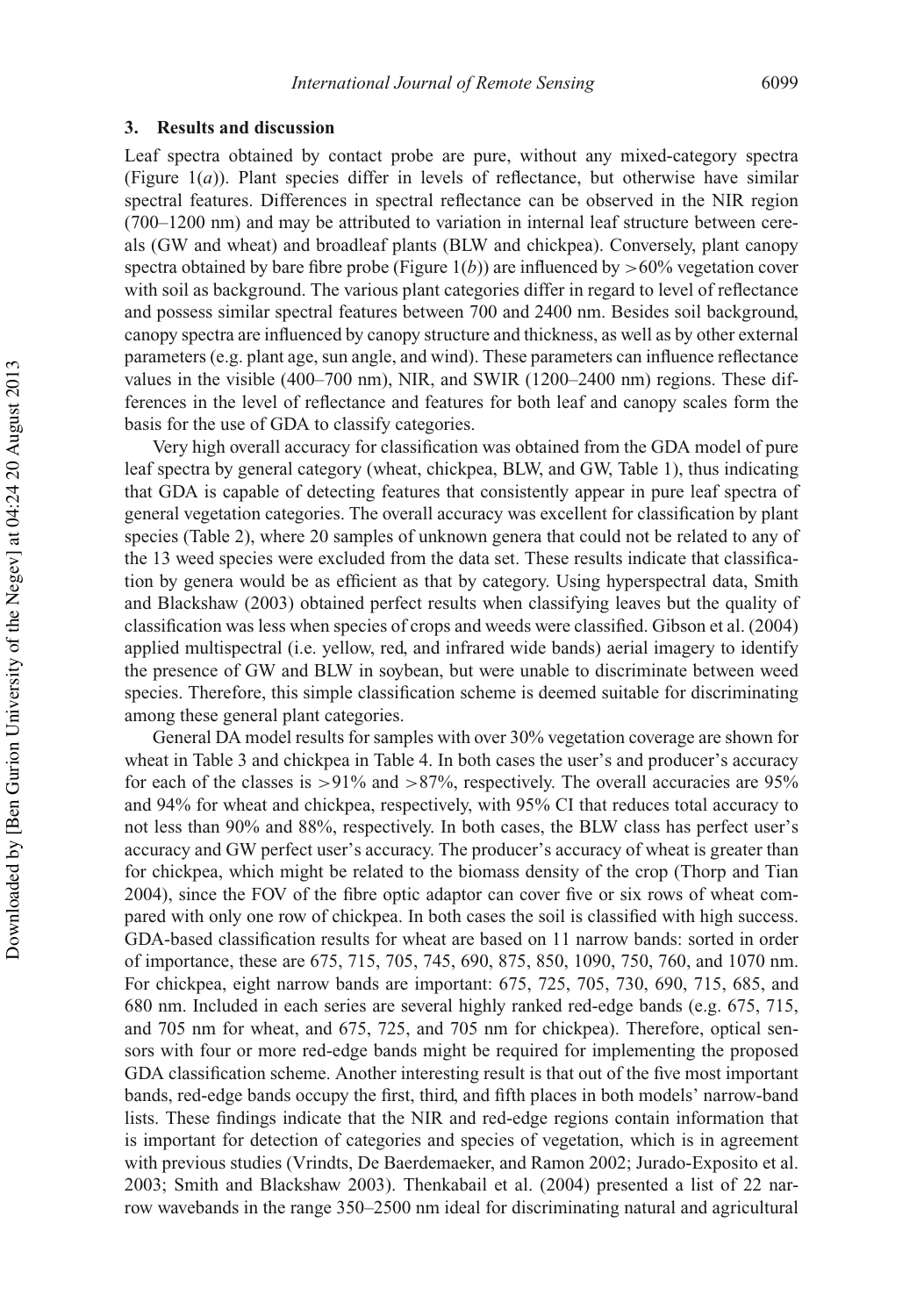

Figure 1. (*a*) Leaf reflectance spectra of wheat, chickpea, broadleaf weeds (BLW), and grass weeds (GW) obtained in the field with the ASD radiometer's contact probe by one layer of leaves with 100% cover of the field of view. (*b*) Canopy reflectance spectra of wheat, chickpea, BLW, GW, and soil obtained in the field with the ASD bare fibre adaptor. The vegetation spectra were obtained when the vegetation cover was  $>60\%$ .

vegetation and weeds. The six red-edge bands (i.e. 675, 680, 685, 690,705, and 730 nm) found to be important for classification in the current study were in accordance with this list. Gray, Shaw, and Bruce (2009) reported that the most important bands for classification of soybean, soil, and six BLWs are in the SWIR region. Reflectance in the SWIR region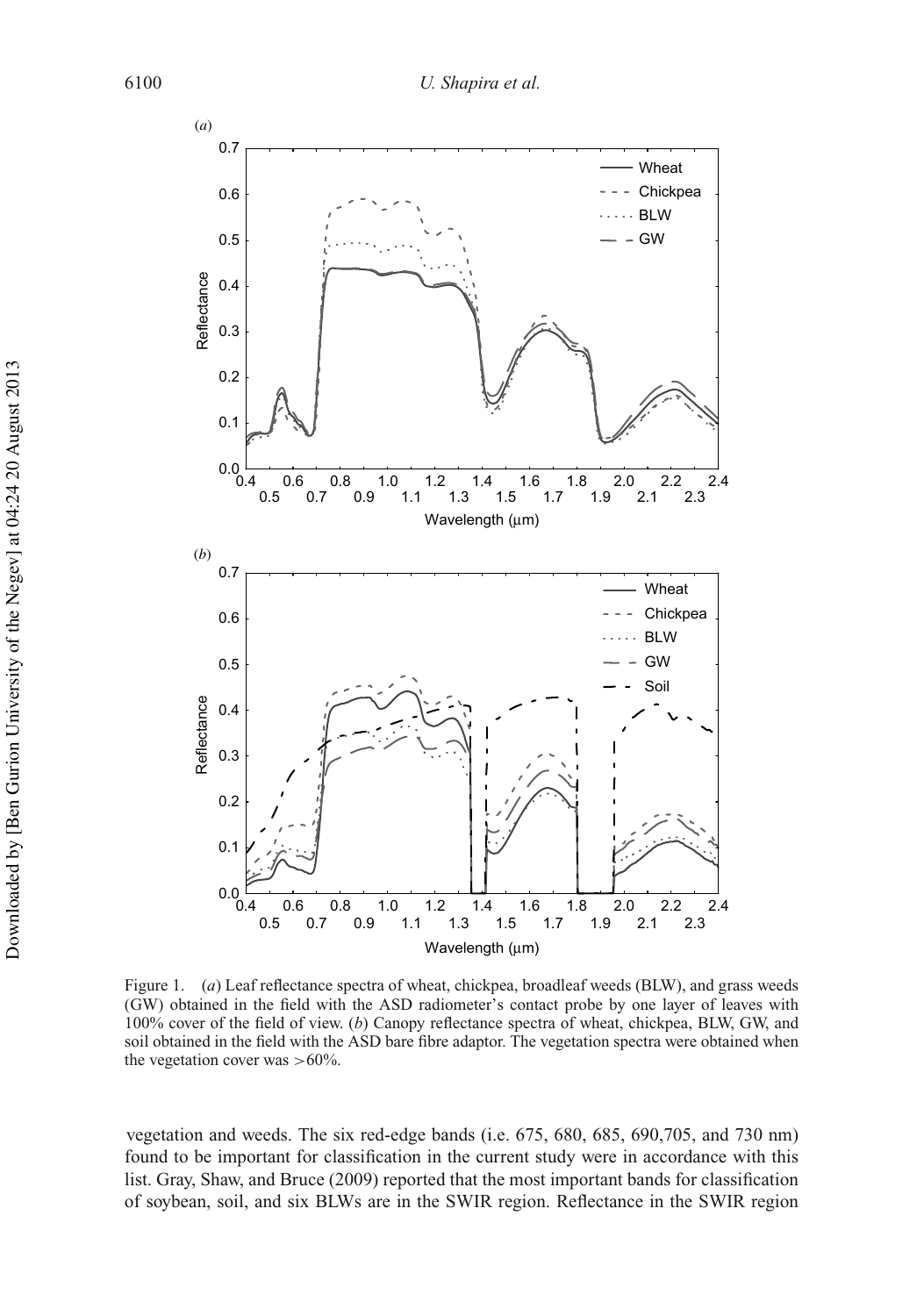|                                   |          | Ground truth classes | Total $#$ of<br>classified | User's<br>$\alpha$ ccuracy $\%$ |         |            |
|-----------------------------------|----------|----------------------|----------------------------|---------------------------------|---------|------------|
|                                   | Wheat    | Chickpea             | <b>BLW</b>                 | <b>GW</b>                       | samples | correct    |
| Map classes                       |          |                      |                            |                                 |         |            |
| Wheat                             | 32       | $\theta$             | $\theta$                   |                                 | 33      | 97         |
| Chickpea                          | $\theta$ | 28                   | $\theta$                   | $\Omega$                        | 28      | 100        |
| Broadleaf weeds (BLW)             | $\Omega$ | $\theta$             | 174                        | $\Omega$                        | 174     | 100        |
| Grass weeds (GW)                  | $\Omega$ | $\theta$             | $\theta$                   | 66                              | 66      | <b>100</b> |
| Total $#$ of ground truth samples | 32       | 28                   | 174                        | 67                              |         |            |
| Producer's accuracy % correct     | 100      | 100                  | 100                        | 99                              |         | $99.7*$    |

Table 1. Confusion matrix of the classification of pure leaf spectra by vegetation category using all wavebands.

Note: \*95% confidence interval =  $\pm 0.6$ % for the overall classification accuracy and Kappa = 0.99.

Table 2. Classification by GDA of pure leaf spectra by genus, all wavebands.

| Genera        | % Correct | Number of<br>validation samples |
|---------------|-----------|---------------------------------|
| Wheat         | 100       | 32                              |
| Chickpea      | 100       | 28                              |
| Hordeum       | 100       | 10                              |
| Hirschfeldia  | 100       | 20                              |
| Malva         | 100       | 40                              |
| Sinapis       | 96        | 24                              |
| Ipomoea       | 100       | 11                              |
| Avena         | 100       | 12                              |
| Solanum       | 100       | 11                              |
| Setaria       | 100       | 17                              |
| Silybum       | 100       | 11                              |
| Chrysanthemum | 100       | 29                              |
| Sonchus       | 100       | 13                              |
| Lolium        | 100       | 9                               |
| Beta          | 100       | 14                              |
| Total         | 99.6      | 281                             |

Table 3. Canopy classification model for wheat fields based on 11 narrow bands (sorted by importance: 675, 715, 705, 745, 690, 875, 850, 1090, 750, 760, and 1070 nm) and homogeneous sample with vegetation cover > 30%.

|                                 |          | Ground truth classes | Total $#$ of | User's   |                       |                                   |  |
|---------------------------------|----------|----------------------|--------------|----------|-----------------------|-----------------------------------|--|
|                                 | Wheat    | <b>BLW</b>           | GW           | Soil     | classified<br>samples | $\alpha$ accuracy $\%$<br>correct |  |
| Map classes                     |          |                      |              |          |                       |                                   |  |
| Wheat                           | 36       | $\Omega$             |              |          | 38                    | 95                                |  |
| Broadleaf weeds (BLW)           | $\theta$ | 24                   | $\theta$     | 0        | 24                    | 100                               |  |
| Grass weeds (GW)                | $\theta$ | 2                    | 22           | $\Omega$ | 24                    | 92                                |  |
| Soil                            |          | $\Omega$             | $\theta$     | 20       | 21                    | 95                                |  |
| Total # of ground truth samples | 37       | 26                   | 23           | 21       |                       |                                   |  |
| Producer's accuracy % correct   | 97       | 92                   | 96           | 95       |                       | $95*$                             |  |

Note: \*95% confidence interval =  $\pm$ 4.19% for the overall accuracy and Kappa = 0.94.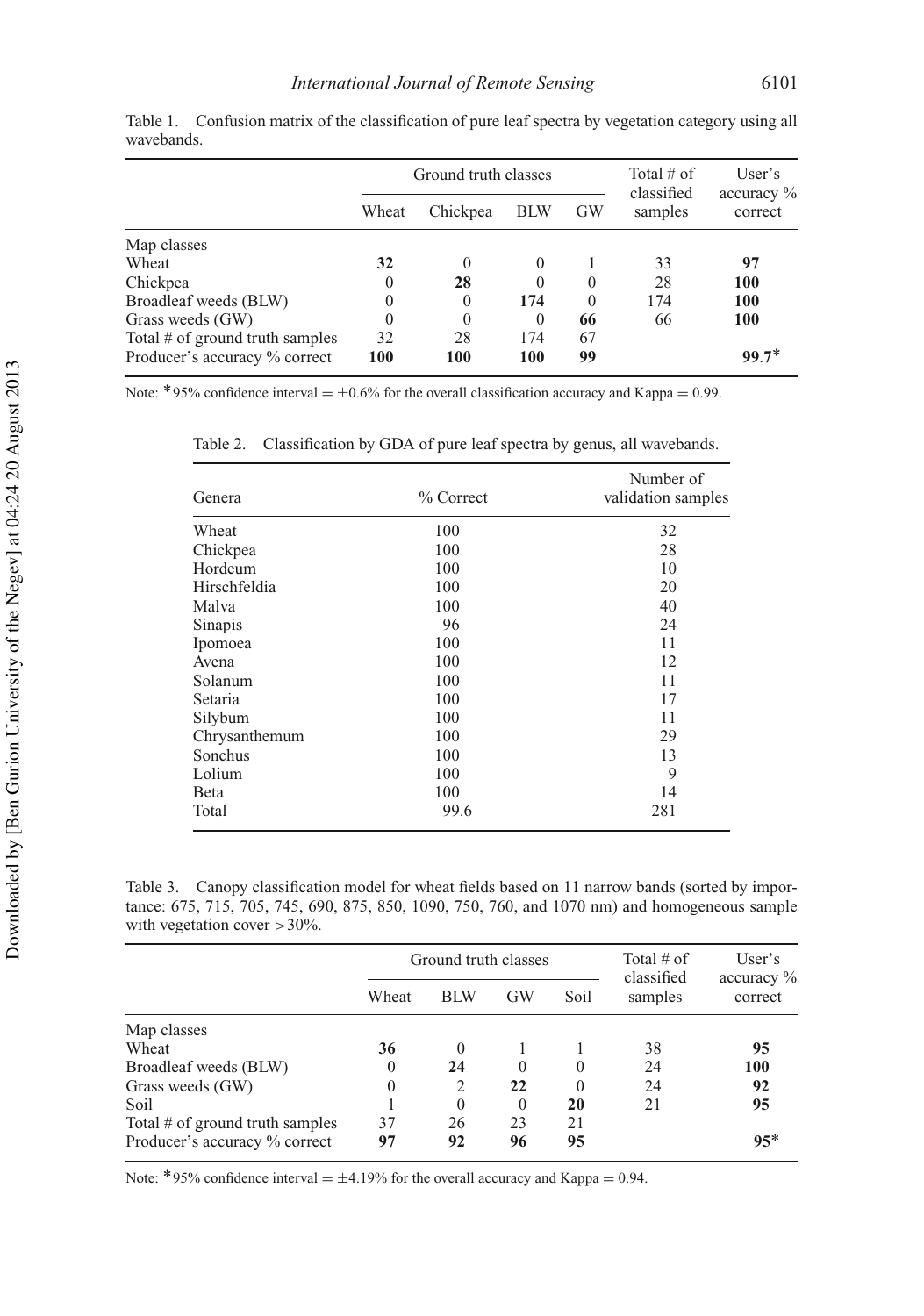Table 4. Canopy classification model for chickpea fields, based on 8 narrow bands (sorted by importance: 675, 725, 705, 730, 690, 715, 685, and 680 nm) and homogeneous sample with vegetation cover  $>30\%$ .

|                                 |              | Ground truth classes | Total $#$ of | User's   |                       |                                   |  |
|---------------------------------|--------------|----------------------|--------------|----------|-----------------------|-----------------------------------|--|
|                                 | Chickpea     | <b>BLW</b>           | <b>GW</b>    | Soil     | classified<br>samples | $\alpha$ accuracy $\%$<br>correct |  |
| Map classes                     |              |                      |              |          |                       |                                   |  |
| Chickpea                        | 13           |                      | $\Omega$     | $\Omega$ | 14                    | 93                                |  |
| Broadleaf weeds (BLW)           | 0            | 24                   | $\theta$     | $\theta$ | 24                    | 100                               |  |
| Grass weeds (GW)                | $\mathbf{0}$ |                      | 23           |          | 25                    | 92                                |  |
| Soil                            | 2            | $\Omega$             | $\Omega$     | 20       | 22                    | 91                                |  |
| Total # of ground truth samples | 15           | 26                   | 23           | 21       |                       |                                   |  |
| Producer's accuracy % correct   | 87           | 92                   | 100          | 95       |                       | $94*$                             |  |

Note: \*95% confidence interval  $= \pm 5.13\%$  for the overall classification accuracy and Kappa = 0.92.

is influenced by plant water content, whereas that in the visible region is influenced by chlorophyll pigments (Gausman 1985).

Classification results based on resampled  $VEN<sub>\mu</sub>S$  and ALI bands, for samples with over 30% vegetation coverage, are shown in Table 5 for wheat and Table 6 for chickpea. The BLW class has the highest user's accuracy for wheat in  $VEN<sub>µ</sub>S$  data, and 3% greater than soil in ALI data (Table 5). BLW has the highest user's accuracy together with soil for chickpea in VENµS data, and second after soil in ALI data (Table 6). Since chickpea is a broadleaf and wheat is a grass, it may be that BLW could be classified with higher accuracy against a crop that is not a broadleaf. By the same logic, the GW class obtained higher user's accuracy values in chickpea than in wheat, but as mentioned above the BLW class user's accuracy values are still greater than the GW class, even in chickpea. This relatively high user's accuracy of BLW agrees with Vrindts, De Baerdemaeker, and Ramon (2002), who classified BLW against GW using three to nine selected bands. Red-edge narrow bands were highly important for classification, as mentioned above. There is no advantage in four red-edge bands (i.e. VENµS) over two (i.e. ALI), since both Cohen's Kappa values and user's accuracies are similar and overall classification accuracies overlap when considering confidence intervals. Nevertheless,  $VEN\mu S$  would be better suited for site-specific weed management than ALI due to its greater spatial resolution (5.3 m vs 30 m). The chickpea models provided better classification results than the wheat models, but this advantage is not significant based on 95% CI.

The total accuracy is 79  $\pm$  6.74% for all ASD wavebands in wheat fields for six categories: wheat, BLW, and GW with soil as background, and soil and two categories of mixed vegetation in the FOV (Table 7). To simulate a situation where the decision to spray or not is to be made, the results of GDA classification for three options of herbicide application (no spray, spray BLW, or spray GW) are presented in Table 8 for all wavebands. No herbicide would be applied if only wheat and soil were detected in the FOV of the sensor, whereas herbicide would be applied if BLW or GW with wheat, or only BLW or GW were detected. This scenario is based on heterogeneous spectra with  $>5\%$  vegetation cover 25–40 DAE of wheat, which is the optimal time for herbicide application. Spectral data obtained at ground level by Lopez-Granados et al. (2008) resulted in high classification, but no relation to an optimal time for herbicide application was mentioned. For the application window in wheat fields, the overall classification accuracy was  $87 \pm 5.57\%$  for all ASD wavebands (Table 8). The user's accuracy for no herbicide application indicates that 79% of the decisions not to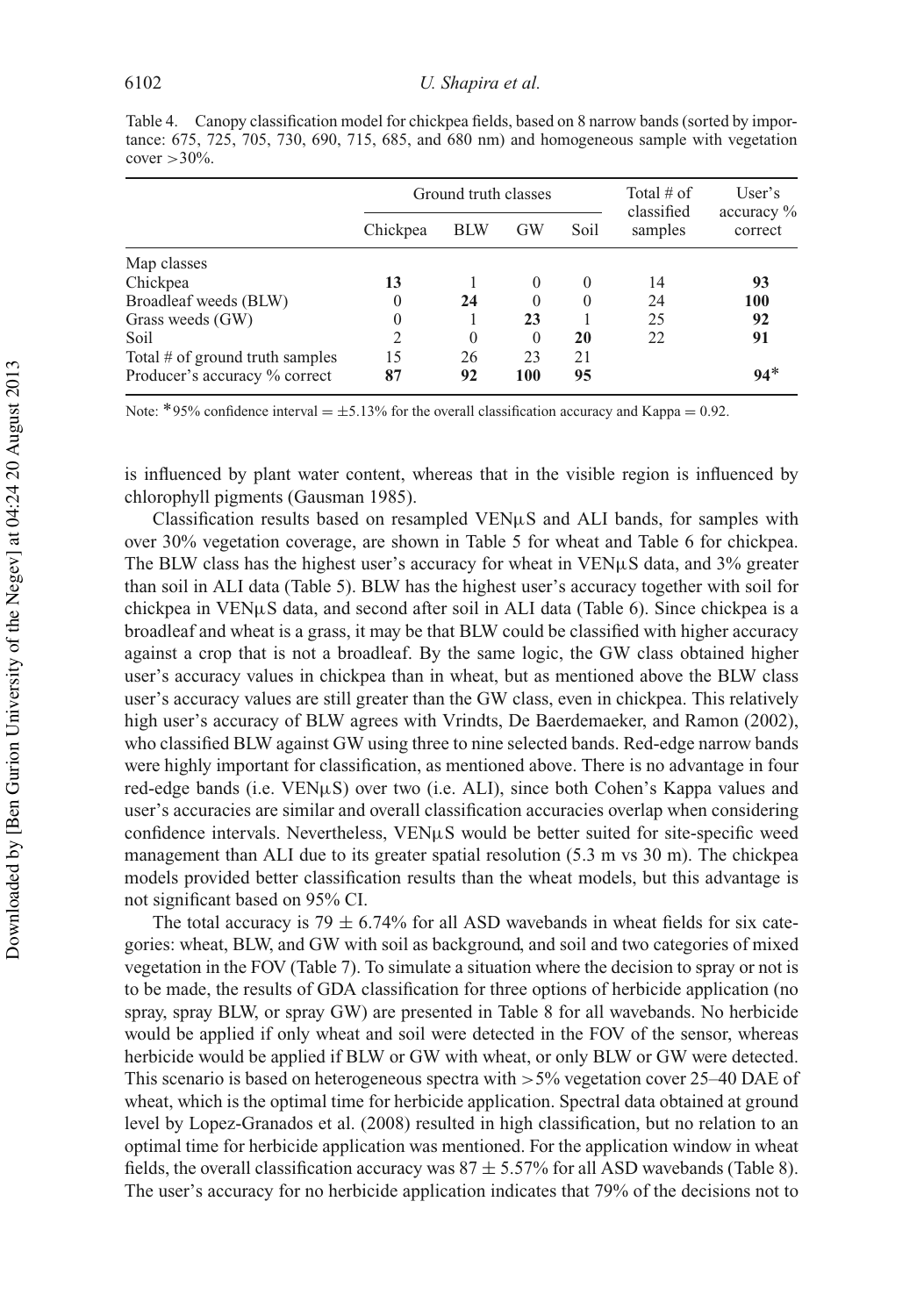| Table 5. Canopy classification models for wheat fields based on resampled VENuS and ALI broadbands, with vegetation cover $>30\%$ . |  |  |  |  |  |
|-------------------------------------------------------------------------------------------------------------------------------------|--|--|--|--|--|
|-------------------------------------------------------------------------------------------------------------------------------------|--|--|--|--|--|

|                     |           | $VEN\muS$            |                       |                                   |                      |            |                | ALI              |                       |                       |  |  |  |
|---------------------|-----------|----------------------|-----------------------|-----------------------------------|----------------------|------------|----------------|------------------|-----------------------|-----------------------|--|--|--|
|                     |           | Ground truth classes |                       | User's                            | Ground truth classes |            |                |                  | Total $#$ of          | User's                |  |  |  |
| Wheat<br><b>BLW</b> | <b>GW</b> | Soil                 | classified<br>samples | $\alpha$ accuracy $\%$<br>correct | Wheat                | <b>BLW</b> | <b>GW</b>      | Soil             | classified<br>samples | accuracy %<br>correct |  |  |  |
|                     |           |                      |                       |                                   |                      |            |                |                  |                       |                       |  |  |  |
|                     | 5         | 3                    | 45                    | 67                                | 29                   | 3          | 5              | $\mathbf{0}$     | 37                    | 78                    |  |  |  |
| 16                  | $\theta$  | $\mathbf{0}$         | 16                    | 100                               |                      | 18         | $\overline{2}$ | $\boldsymbol{0}$ | 21                    | 86                    |  |  |  |
| 3                   | 18        | $\theta$             | 25                    | 72                                |                      | 5          | 16             |                  | 25                    | 64                    |  |  |  |
| $\theta$            | $\theta$  | 18                   | 21                    | 86                                | 4                    | $\theta$   | $\theta$       | 20               | 24                    | 83                    |  |  |  |
| 26                  | 23        | 21                   |                       |                                   | 37                   | 26         | 23             | 21               |                       |                       |  |  |  |
| 62                  | 78        |                      |                       | $77*$                             | 78                   | 69         | 70             | 95               |                       | $78**$                |  |  |  |
|                     |           |                      | 86                    |                                   |                      |            |                |                  |                       |                       |  |  |  |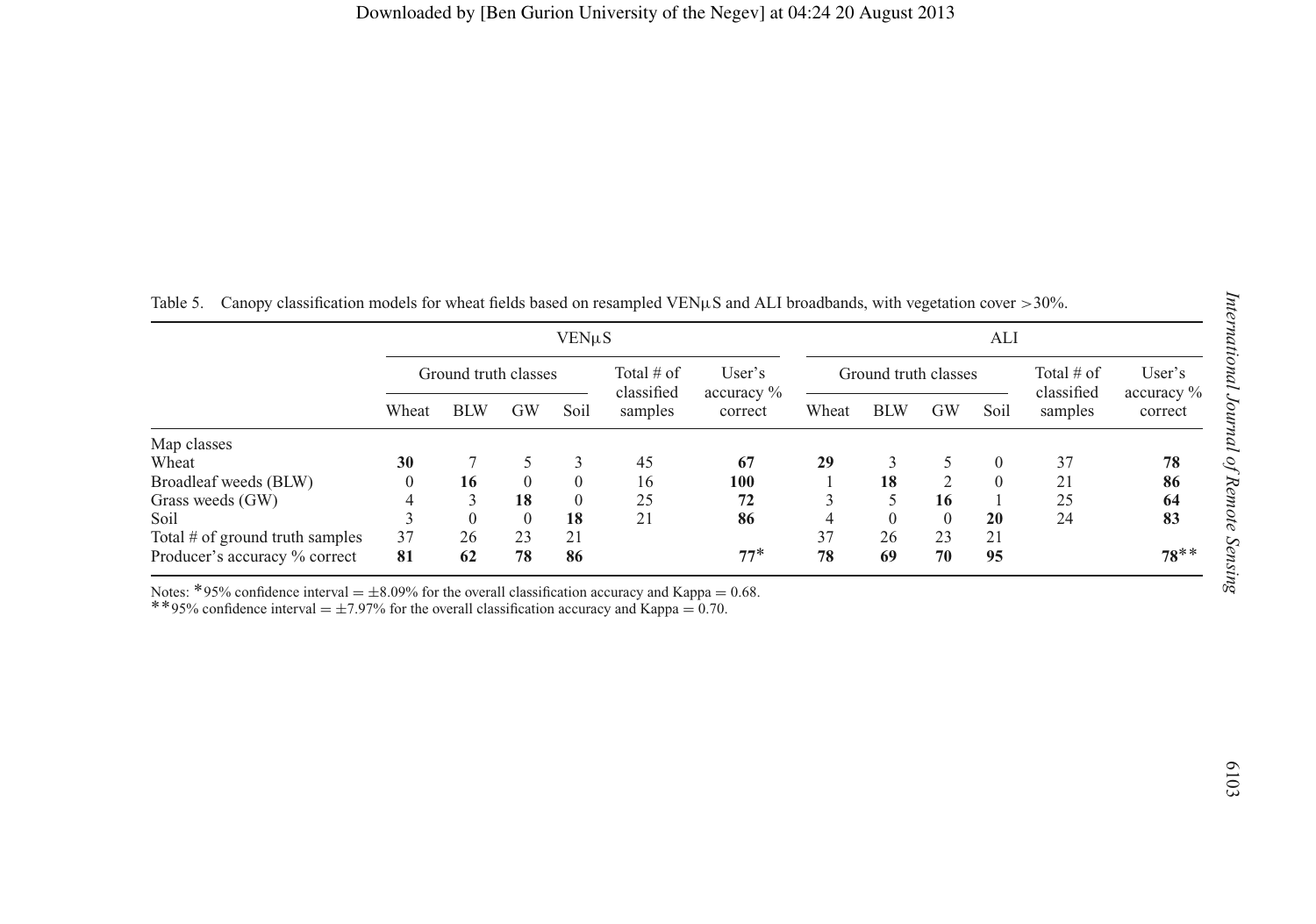|                                 | VENµS                |            |           |                            |                      |                          |          | ALI        |                            |                                  |         |         |
|---------------------------------|----------------------|------------|-----------|----------------------------|----------------------|--------------------------|----------|------------|----------------------------|----------------------------------|---------|---------|
|                                 | Ground truth classes |            |           | Total $#$ of<br>classified | Ground truth classes |                          |          |            | Total $#$ of<br>classified | User's<br>$\alpha$ accuracy $\%$ |         |         |
|                                 | Chickpea             | <b>BLW</b> | <b>GW</b> | Soil                       | samples              | accuracy $\%$<br>correct | Chickpea | <b>BLW</b> | GW                         | Soil                             | samples | correct |
| Map classes                     |                      |            |           |                            |                      |                          |          |            |                            |                                  |         |         |
| Chickpea                        | 14                   |            | $\Omega$  |                            | 17                   | 82                       | 13       | 4          | $\Omega$                   |                                  | 18      | 72      |
| Broadleaf weeds (BLW)           |                      | 19         |           | $\theta$                   | 20                   | 95                       |          | 16         |                            |                                  | 18      | 89      |
| Grass weeds (GW)                |                      |            | 22        | $\Omega$                   | 27                   | 81                       |          | 6          | 21                         |                                  | 27      | 78      |
| Soil                            |                      | 0          |           | 20                         | 21                   | 95                       |          | $\theta$   | $\Omega$                   | 20                               | 22      | 91      |
| Total # of ground truth samples | 15                   | 26         | 23        | 21                         |                      |                          | 15       | 26         | 23                         | 21                               |         |         |
| Producer's accuracy % correct   | 93                   | 73         | 96        | 95                         |                      | $88*$                    | 87       | 62         | 91                         | 95                               |         | $82**$  |

|  |  | Table 6. Canopy classification models for chickpea fields based on resampled VEN $\mu$ S and ALI broadbands, with vegetation cover >30%. |
|--|--|------------------------------------------------------------------------------------------------------------------------------------------|
|  |  |                                                                                                                                          |

Notes: \*95% confidence interval =  $\pm$ 6.94% for the overall classification accuracy and Kappa = 0.76.<br>\*\*95% confidence interval =  $\pm$ 8.22% for the overall classification accuracy and Kappa = 0.76.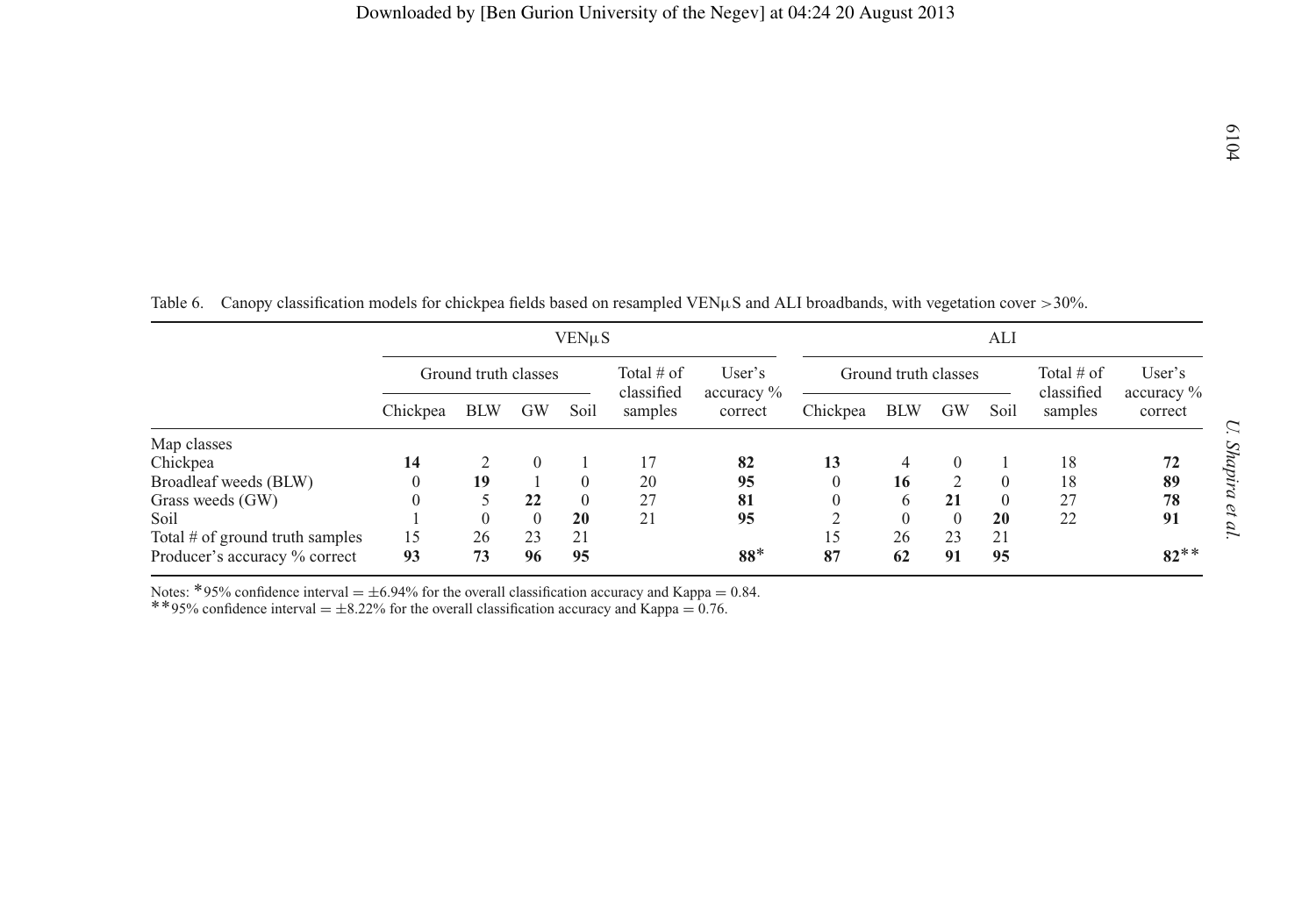|                                      |          | Ground truth classes  |               |            |              |          |                                       |                                 |
|--------------------------------------|----------|-----------------------|---------------|------------|--------------|----------|---------------------------------------|---------------------------------|
|                                      | Wheat    | Wheat &<br><b>BLW</b> | Wheat &<br>GW | <b>BLW</b> | <b>GW</b>    | Soil     | Total $#$ of<br>classified<br>samples | User's<br>accuracy %<br>correct |
| Map classes                          |          |                       |               |            |              |          |                                       |                                 |
| Wheat                                | 24       | 6                     | 4             | 2          | 1            | 2        | 39                                    | 62                              |
| Wheat & broadleaf<br>weeds (BLW)     |          | 20                    | $\theta$      | 5          | $\mathbf{1}$ | $\theta$ | 27                                    | 74                              |
| Wheat & grass weeds<br>(GW)          | $\Omega$ | 1                     | 13            | $\theta$   | 1            | $\theta$ | 15                                    | 87                              |
| <b>BLW</b>                           | $\theta$ | 3                     | $\theta$      | 18         | $\Omega$     | $\theta$ | 21                                    | 86                              |
| GW                                   | $\Omega$ | $\theta$              |               | $\theta$   | 11           | $\theta$ | 12                                    | 92                              |
| Soil                                 | $\Omega$ | $\Omega$              | $\Omega$      |            | $\Omega$     | 26       | 27                                    | 96                              |
| Total $#$ of ground truth<br>samples | 25       | 30                    | 18            | 26         | 14           | 28       |                                       |                                 |
| Producer's accuracy %<br>correct     | 96       | 67                    | 72            | 69         | 79           | 93       |                                       | $79*$                           |

Table 7. Herbicide application model for wheat fields with vegetation cover of 0–100%, restricted to 25–40 days after emergence, for all wavebands.

Note: \*95% confidence interval  $= \pm 6.74\%$  for the overall classification accuracy and Kappa = 0.75.

Table 8. Herbicide application model for wheat fields with vegetation cover  $>5\%$ , restricted to 25–40 days after emergence, for all wavebands.

|                                              |                                      |                 | Ground truth classes |                                        |                          |                                               |
|----------------------------------------------|--------------------------------------|-----------------|----------------------|----------------------------------------|--------------------------|-----------------------------------------------|
|                                              | Herbicide application                | Wheat &<br>soil | BLW &<br><b>BLW</b>  | GW &<br>wheat or wheat or<br><b>GW</b> | Total $\#$ of<br>samples | User's<br>classified accuracy $\%$<br>correct |
| Map classes                                  |                                      |                 |                      |                                        |                          |                                               |
| Wheat $&$ soil                               | N <sub>0</sub>                       | 52              | 9                    | 5                                      | 66                       | 79                                            |
| Broadleaf weeds<br>$(BLW)$ & wheat<br>or BLW | Yes (spray BLW)                      | 1               | 46                   |                                        | 48                       | 96                                            |
| Grass Weeds<br>$(GW)$ & wheat<br>or GW       | Yes (spray GW)                       | $\theta$        | 1                    | 26                                     | 27                       | 96                                            |
|                                              | Total $#$ of ground truth<br>samples | 53              | 56                   | 32                                     |                          |                                               |
|                                              | Producer's accuracy %<br>correct     | 98              | 82                   | 81                                     |                          | $87*$                                         |

Note: \*95% confidence interval =  $\pm$ 5.57% for the overall classification accuracy and Kappa = 0.81.

spray are indeed correct. Basing site-specific herbicide application on a map derived from remote sensing and the GDA method would be highly effective, as indicated by the user's accuracy of 96% for spraying both BLW and GW.

## **4. Summary and conclusions**

Classification of crops and weeds was applied by GDA models at both leaf and canopy scale. The leaf scale resulted in almost perfect classification by both genus and category. The canopy scale was applied for several spectral resolutions, hyperspectral and resampling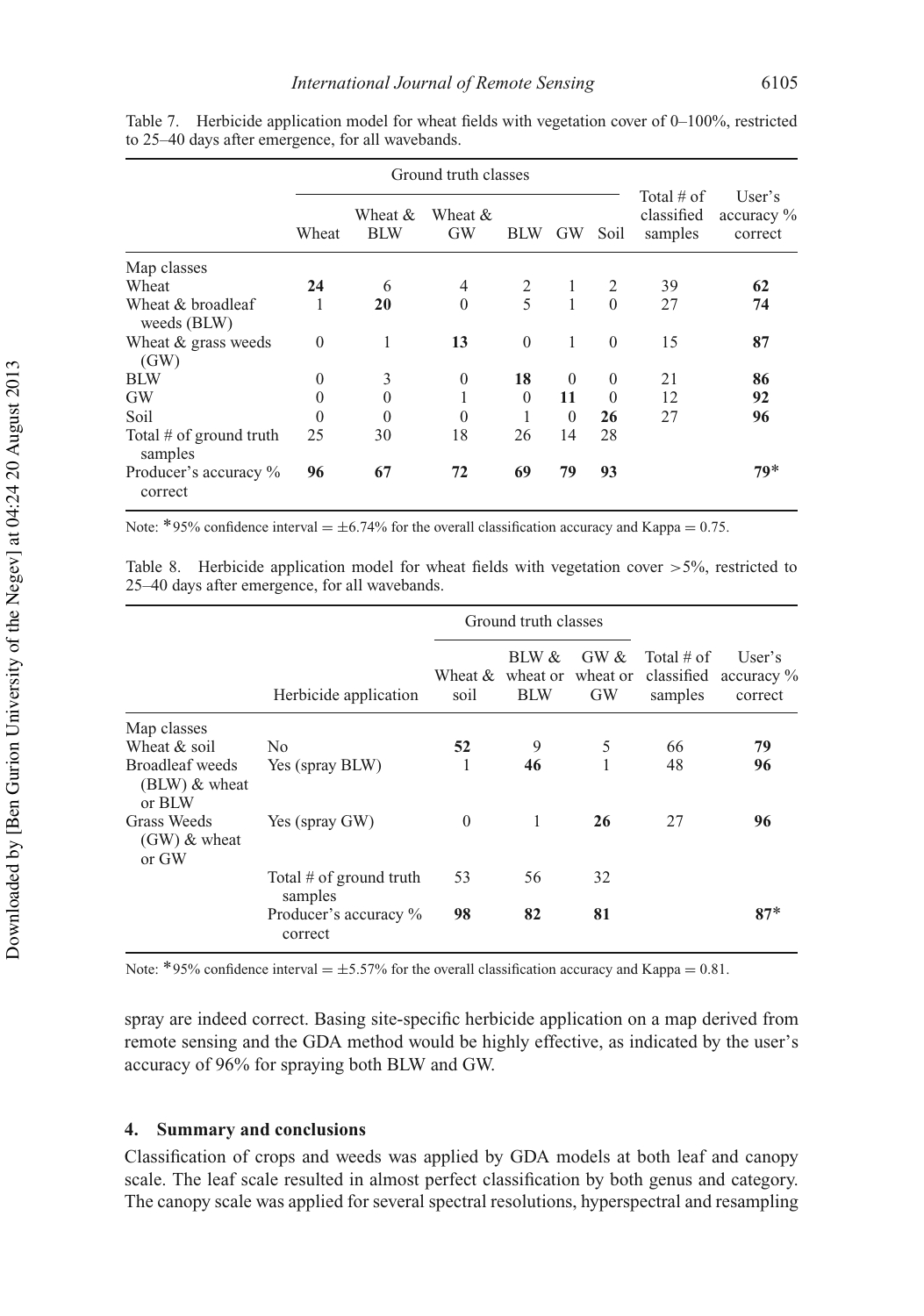to current and forthcoming satellites included, as well as different vegetation coverage percentage. GDA is negatively affected by a non-uniform number of samples among classes (Fraley and Raftery 2002), and it has difficulty in separating classes that are spectrally similar (Zhao and Maclean 2000). In the current study, the GDA results were influenced by an unequal number of samples among classes. The classes were of different vegetation types that may have included soil characteristics in many spectral samples, in addition to soil as a class on its own. Nevertheless, the results of this study indicate that differentiation between crops and weeds is possible using GDA, thus potentially contributing to practical site-specific herbicide application. Specific conclusions are:

- the spectral characteristics of pure leaf spectra enable precise classification of different plant categories and genera;
- the red-edge region is highly important for crop and weed classification; and
- spectral separation of crops and weeds is potentially useful for wheat fields, with >5% vegetation cover in the critical period for weed control.

Ground-level sensors offer very high spatial resolution, and therefore the potential ability to apply classification to classes comprising only one plant species. In contrast, satellite sensors offer synoptic, map-like views that cover large regions at lower spatial resolution and therefore the potential ability to apply classification to classes comprising only one plant species is smaller. If a space platform is to be chosen,  $VEN\mu S$  would be a better option than ALI because of its greater spatial resolution and revisiting frequency. Ground sensors are less affected by atmospheric effects on vegetation reflectance measurements. Further research is needed to determine what level of ground truth data is needed to adjust the GDA model to sensor spatial and spectral resolutions, and to determine the effect of mixed pixels.

## **References**

- Alchanatis, V., L. Ridel, A. Hetzroni, and L. Yaroslavsky. 2005. "Weed Detection in Multi-Spectral Images of Cotton Fields." *Computers and Electronics in Agriculture* 47: 243–260.
- Baudat, G., and F. E. Anouar. 2000. "Generalized Discriminant Analysis Using a Kernel Approach." *Neural Computation* 12: 2385–2404.
- Bennett, A. L., and D. J. Pannell. 1998. "Economic Evaluation of a Weed-Activated Sprayer for Herbicide Application to Patchy Weed Populations." *Australian Journal of Agricultural and Resource Economics* 42: 389–408.
- Biewer, S., S. Erasmi, T. Fricke, and M. Wachendorf. 2009. "Prediction of Yield and the Contribution of Legumes in Legume-Grass Mixtures Using Field Spectrometry." *Precision Agriculture* 10: 128–144.
- Biller, R. H. 1998. "Reduced Input of Herbicides by Use of Optoelectronic Sensors." *Journal of Agricultural Engineering Research* 71: 357–362.
- Blackshaw, R. E., L. J. Molnar, and C. W. Lindwall. 1998. "Merits of a Weed-Sensing Sprayer to Control Weeds in Conservation Fallow and Cropping Systems." *Weed Science* 46: 120–126.
- Brent, J., and T. H. Schaeffer. 2011. "Systematic Review of Parkinsonian Syndromes in Shortand Long-Term Survivors of Paraquat Poisoning." *Journal of Occupational and Environmental Medicine* 53: 1332–1336.
- Brown, R. B., and J. Steckler. 1995. "Prescription Maps for Spatially Variable Herbicide Application in No-Till Corn." *Transactions of the American Society of Agricultural Engineers* 38: 1659–1666.
- Brown, R. B., J. Steckler, and G. W. Anderson. 1994. "Remote-Sensing for Identification of Weeds in No-Till Corn." *Transactions of the American Society of Agricultural Engineers* 37: 297–302.
- Chander, G., B. L. Markham, and D. L. Helder. 2009. "Summary of Current Radiometric Calibration Coefficients for Landsat MSS, TM, ETM+, and EO-1 ALI Sensors." *Remote Sensing of Environment* 113: 893–903.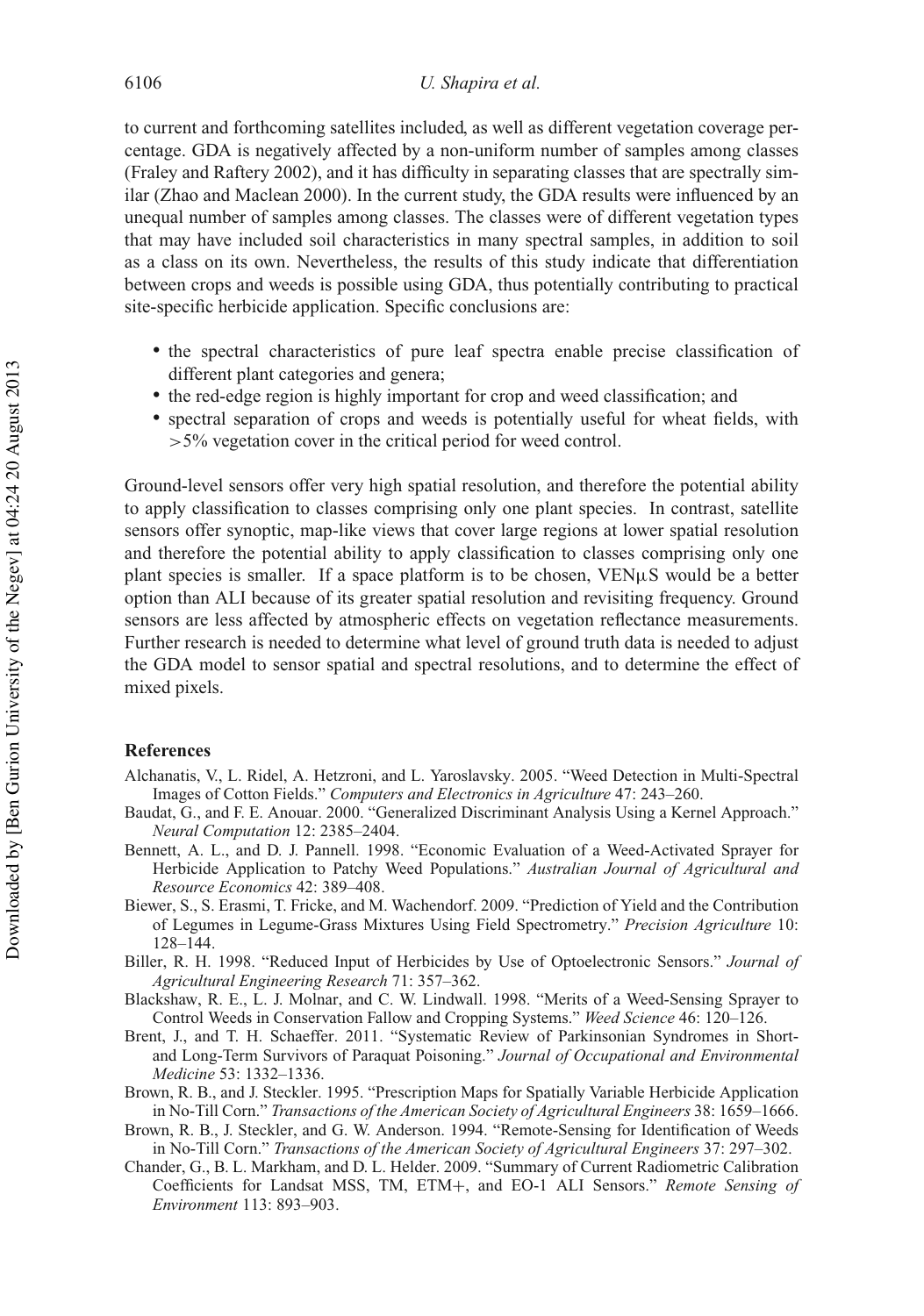- Cohen, J. 1960. "A Coefficient of Agreement for Nominal Scales." *Educational and Psychological Measurement* 20: 37–46.
- Deardorff, J. W. 1978. "Effcient Prediction of Ground Surface-Temperature and Moistere, Whitch Inclusion of a Layer of Vegetation." *Journal of Geophysical Research-Oceans and Atmospheres* 83: 1889–1903.
- Dhawan, A., M. Bajpayee, and D. Parmar. 2009. "Comet Assay: A Reliable Tool for the Assessment of DNA Damage in Different Models." *Cell Biology and Toxicology* 25: 5–32.
- Eddy, P. R., A. M. Smith, B. D. Hill, D. R. Peddle, C. A. Coburn, and R. E. Blackshaw. 2006. "Comparison of Neural Network and Maximum Likelihood High Resolution Image Classification for Weed Detection in Crops: Applications in Precision Agriculture." *2006 IEEE International Geoscience and Remote Sensing Symposium* 1–8: 116–119.
- Feyaerts, F., and van Gool, L. 2001. "Multi-spectral Vision System for Weed Detection." *Pattern Recognition Letters* 22: 667–674.
- Foody, G. M. 2008. "Harshness in Image Classification Accuracy Assessment." *International Journal of Remote Sensing* 29: 3137–3158.
- Fraley, C., and A. E. Raftery. 2002. "Model-based Clustering, Discriminant Analysis, and Density Estimation." *Journal of the American Statistical Association* 97: 611–631.
- Gausman, H. 1985. *Plant Leaf Optical Properties in Visible and Near Infrared Light*, 9–60. Lubbock TX: Texas Tech Press.
- Gerhards, R., and S. Christensen. 2003. "Real-time Weed Detection, Decision Making and Patch Spraying in Maize, Sugarbeet, Winter Wheat and Winter Barley." *Weed Research* 43: 385–392.
- Gerhards, R., M. Sokefeld, K. Schulze-Lohne, D. A. Mortensen, and W. Kuhbauch. 1997. "Site Specific Weed Control in Winter Wheat." *Journal of Agronomy and Crop Science* 178: 219–225.
- Gibson, K. D., R. Dirks, C. R. Medlin, and L. Johnston. 2004. "Detection of Weed Species in Soybean Using Multispectral Digital Images." *Weed Technology* 18: 742–749.
- Gibson, L., R. Kingwell, and G. Doole. 2008. "The Role and Value of Eastern Star Clover in Managing Herbicide-Resistant Crop Weeds: A Whole-Farm Analysis." *Agricultural Systems* 98: 199–207.
- Gray, C. J., D. R. Shaw, and L. M. Bruce. 2009. "Utility of Hyperspectral Reflectance for Differentiating Soybean (Glycine max) and Six Weed Species." *Weed Technology* 23: 108–119.
- Hamouz, P., K. Novakova, J. Soukup, and J. Holec. 2008. "Detection of Cirsium arvense L. in Winter Wheat Using a Multispectral Imaging System." *Journal of Plant Diseases and Protection* Special Issue XXI: 167–170.
- Har Gil, D., D. J. Bonfil, and T. Svoray. 2011. "Multi scale Analysis of the Factors Influencing Wheat Quality as Determined by Gluten Index." *Field Crops Research* 123: 1–9.
- Herrmann, I., A. Pimstein, A. Karnieli, Y. Cohen, V. Alchanatis, and D. J. Bonfil. 2011. "LAI Assessment of Wheat and Potato Crops by VENµS and Sentinel-2 Bands." *Remote Sensing of Environment* 115: 2141–2151.
- Johnson, G. A., D. A. Mortensen, L. J. Young, and A. R. Martin. 1995. "The Stability of Weed Seedling Population-Models and Parameters in Eastern Nebraska Corn (Zea-Mays) and Soybean (Glycine-Max) Fields." *Weed Science* 43: 604–611.
- Jones, R. E., D. T. Vere, Y. Alemseged, and R. W. Medd. 2005. "Estimating the Economic Cost of Weeds in Australian Annual Winter Crops." *Agricultural Economics* 32: 253–265.
- Jurado-Exposito, M., F. Lopez-Granados, S. Atenciano, L. Garcia-Torres, and J. L. Gonzalez-Andujar. 2003. "Discrimination of Weed Seedlings, Wheat (Triticum aestivum) Stubble and Sunflower (Helianthus annuus) by Near-Infrared Reflectance Spectroscopy (NIRS)". *Crop Protection* 22: 1177–1180.
- Kafkafi, U., and D. J. Bonfil. 2008. "Integrated Nutrient Management: Experience and Concepts from the Middle East." In *Integrated Nutrient Management for Sustainable Crop Production*, edited by M. Aulakh and C. A. Grant, 523–565. Binghamton, NY: The Haworth Press.
- Lamb, D. W., and R. B. Brown. 2001. "Remote-sensing and Mapping of Weeds in Crops." *Journal of Agricultural Engineering Research* 78: 117–125.
- Lindquist, J. L., J. A. Dieleman, D. A. Mortensen, G. A. Johnson, and D. Y. Wyse-Pester. 1998. "Economic Importance of Managing Spatially Heterogeneous Weed Populations." *Weed Technology* 12: 7–13.
- Lopez-Granados, F., J. M. Pena-Barragan, M. Jurado-Exposito, M. Francisco-Fernandez, R. Cao, A. Alonso-Betanzos, and O. Fontenla-Romero. 2008. "Multispectral Classification of Grass Weeds